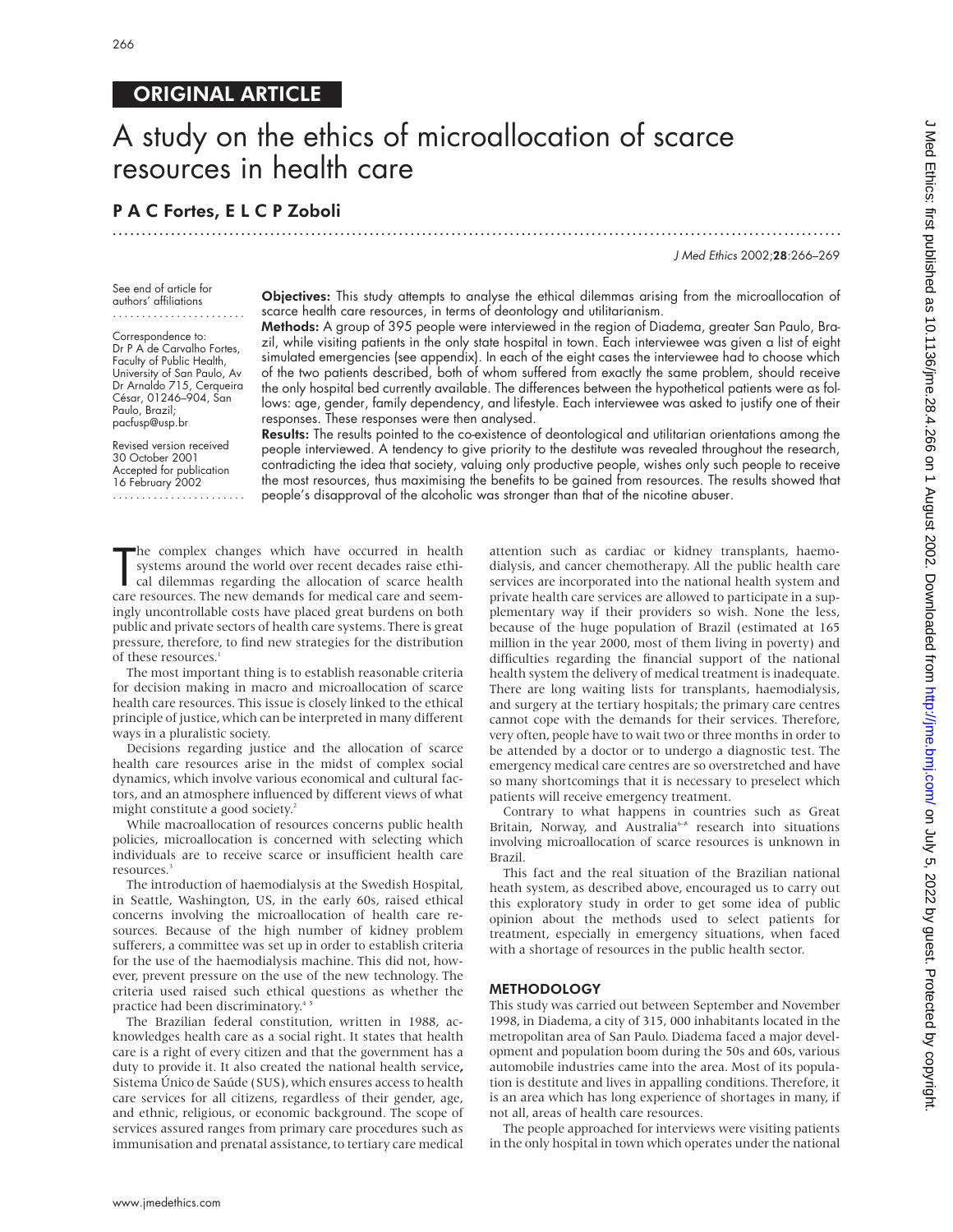health system. After we had described the contents of the survey and the purpose of the research, and had assured prospective interviewees that their responses would be confidential 395 people consented to participate. They formed a sample comprising of, 147 male and 248 female research subjects.The age of those interviewed ranged from 20 to 60 years. As for educational background, 99% of the interviewees had not reached the 3rd year of high school.

Subjects were given individualised forms which consisted of eight hypothetical situations (see appendix). Each simulated scenario required the interviewee to choose between two patients suffering from exactly the same health problem and who had been allocated to a hospital where only one bed was available, at the time. The interviewees had to choose the patient who would be granted the only bed available: the other patient would continue to receive treatment at the emergency medical care centre. However, as this treatment was not the best one for his condition, he could get sicker or even die while waiting for another bed to become available. The differences among the hypothetical patients was: age, gender, family dependency, and lifestyle. The interviewees were requested to justify one of their choices, from among the eight presented scenarios. The interviewers chose the question which should be justified. The interviewers maintained a written register of these justifications.

Although the interviewees could refuse to make a choice, this option was not openly expressed to them because the purpose of the study was to explore deontological and utilitarian trends among the general public when confronted with the need to select someone to receive health treatment. So, the refusal to make a choice was considered only in the quantitative analysis of the results and as the purpose of the study does not include the investigation of the moral values involved in these cases, the interviewees were not asked to justify why they refused to choose anyone.

Utilitarianism evaluates actions according to their consequences. It posits that, generally speaking, actions are ethically correct when they aim to promote wellbeing, pleasure or enjoyment for the majority. The aim of utilitarianism is the maximisation of welfare. $9-11$ 

Deontological theories, on the other hand, require that human actions and attitudes must be based on duty and the use of reason. They state that the moral worth of an action should not be judged only in terms of its consequences.<sup>12</sup>

One such deontological theory was developed by John Rawls, in the 70s. In his theory he defends the idea of justice as equity, recognising, however, the element of difference. Actions are ethically acceptable provided they guarantee the fundamental rights of the people and as long as the benefits derived from them are fairly distributed, particularly among the weaker members of society.<sup>13</sup>

### ETHICS

This study was approved by the research ethics committee of the Faculty of Public Health, at the University of San Paulo.

#### RESULTS Age factor

Ine one of the scenarios a seven year old child and a 65 year old man, both victims of a car accident, were in need of a hospital bed. The child was prioritised by 72% (287) of the interviewees, against 22.8% (90) who preferred the elderly man. Only 4.6%(18) of them did not make a choice in this case. The justifications here were mainly based on the fragility and dependency of the child, emphasising an equitable tendency. Various reasons were given, such as: "The child must be protected"; "The child is dependent"; "The child is helpless, more fragile"; "Child's life is just beginning".

Utilitarianism also was observed in some answers: "The life expectancy and potential of the child is greater than of the man"; "The child has a future to look forward to, the old man, we never know".

The seven year old child, however, lost his/her space to a 12 month old baby. Both having been taken to hospital for the same reason as above. In this case 70.9% (280) of the subjects chose the toddler, 20% (81) opted for the seven year old child and 8.6% (34) did not select either. The reasons given were: "The baby is younger and defenceless"; "The baby requires more care". In this case, the justifications involved the protection of the weaker, pointing to a deontological rather than a utilitarian trend.

Nevertheless, those who chose the seven year old child revealed a utilitarian position which preaches the maxim, "do no harm", because what they took into consideration in this case was the idea of extending welfare and minimising suffering. They went on to say: "The little baby would not feel so much pain, as he would not know what was happening"; "The seven year old child is much more incorporated into the family life"; "The toddler wouldn't suffer so much because he wouldn't know what was going on, but the seven year old child would know what was happening and he would suffer more."

The next scenario involved two men. One was 25 and the other 65, they also were victims of a car accident. The 65 year old man was selected by 60.8% (240) of the interviewees, while the younger one was selected by 36.2% (143). In this case 3% (12) of the subjects did not make a choice. Again, a deontological tendency was noticed, since the elderly was seen as the weaker in this situation. The arguments were that the physical resistance of an old person was not equal to that of a younger one: "The old person needs more attention, things are more difficult for him". "He is older, therefore he is weaker".

Those who gave priority to the younger man, however, used a utilitarian criterion: they said that the life expectancy and social productivity of the younger man were more important: "The recuperative powers of a younger person are greater than of an older one". "The younger one has a future ahead, and the older one has lived enough". "The younger one has to be attended first because he can do useful work".

#### The gender factor

The scenarios presenting gender differences used the same situation of a car accident, but this time involving a man and a woman, both in their thirties. Priority was given to the woman by 79.5% (314) of the respondents, against 11% (44) who chose the man. On this item 9.4% (37) did not make a selection. Although pointing out of the fragility of women and their need of protection might be considered a sexist comment—very common in Brazilian Latin culture—some justified their selection by mentioning that women were physically weaker than men and needed to be protected: "Men are more robust so they can bear pain better". Utilitarian influences were observed in comments from interviewees that women were the support of their families and responsible for the household: "Women are child bearers"; "Women have to take care of the kids and the house".

#### The family dependency factor

When faced with the dilemma of having to choose between two women, a mother of three children and a mother of only one, both suffering from pneumonia, the first was chosen by 89.6% (354), on the grounds that many more people depended on her. Only 6.9% (27) of the respondents opted for the other woman and the remaining 3.5% (14) did not choose either. Those who chose the mother of three children remarked as follows: "She has got to recover quickly to look after her children"; "If she dies who would take care of her children?"; "It is easier to find a home for one child than for three".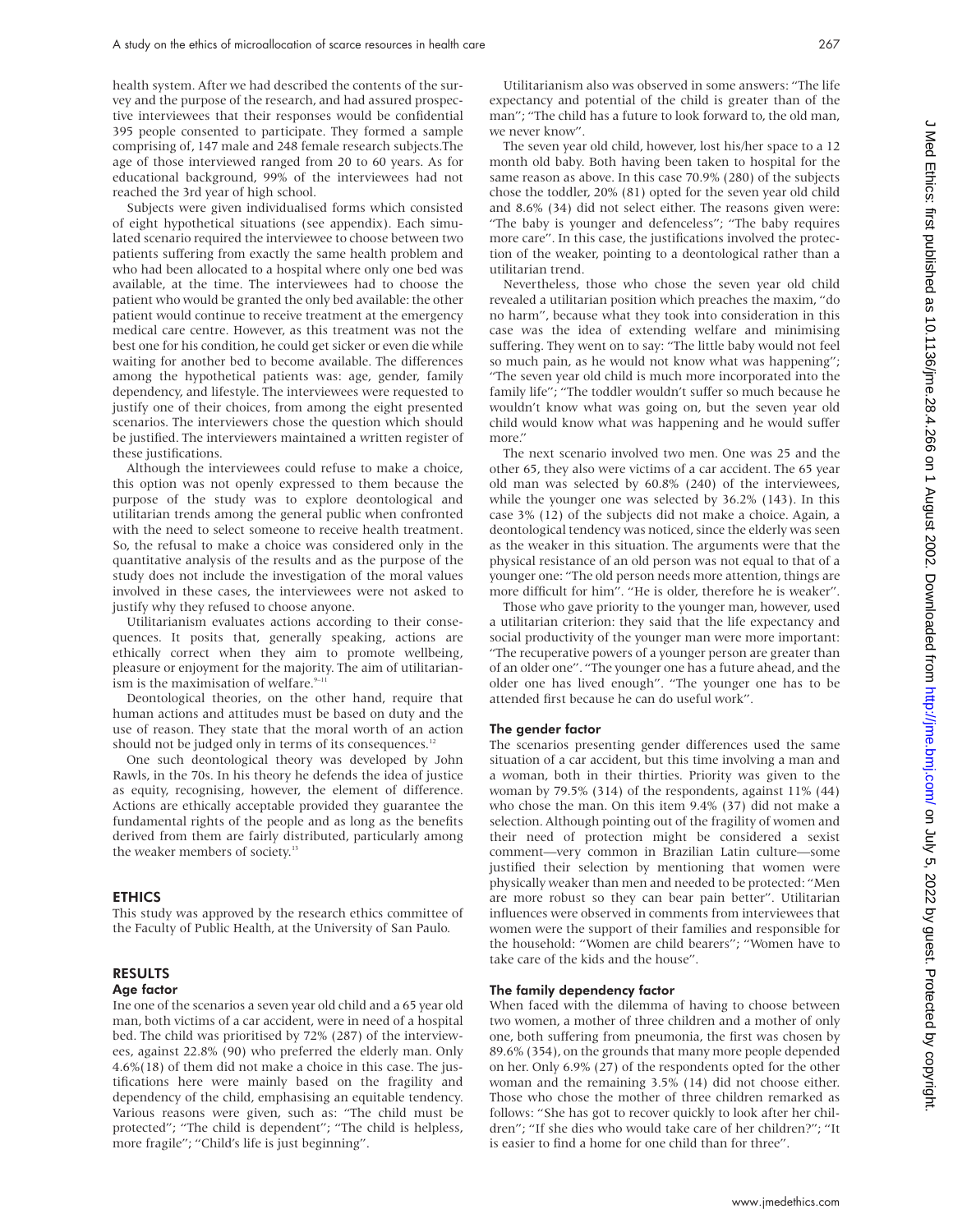When the dilemma was to choose between a married and a single woman, both also with pneumonia 75.2% (297) selected the married woman, whereas 17% (70) gave priority to the single one and 7.1% (28) did not choose either. A strong utilitarian tendency was visible here since the main question in the interviewees minds seemed to be who was going to look after the house and the husband if the wife died. Comments were as follows: "The married one has a house to take care of"; "She has got a husband to worry about."; "She might have children to take care of".

#### The lifestyle factor

This scenario portrayed two women, both suffering from liver complications. The first one had a problem caused by alcohol abuse and the other was infected by the hepatitis virus. The great majority of the interviewees gave preference to the one who had the hepatitis complication: while 82.3% (325) of the respondents chose this option, only 14.4% (57) of the interviewees selected the alcoholic woman. A large number of people made remarks criticising the alcohol abuser, such as: "She knew what she was doing."; "The woman suffering from hepatitis did not choose her condition so she deserves to be treated."; "The alcoholic knew that alcohol was bad for her, but she continued drinking"; "People who drink do it because they like it"; "She looked for it".

The disapproval of lifestyle when the interviewees had to choose between two men, a smoker and a non-smoker, both suffering from bronchitis, was not as strong as in the case of the alcoholic women. Of the people interviewed, 51.4% (203) chose the non-smoker and 45.1% (178) selected the smoker. Only 3.5% (14) did not opt for either. Those who preferred the smoker justified their choice on the basis of the vulnerability of the smoker: "The smoker needs more help than the other."; "As he smokes the crisis must be more complicated"; "The life of the smoker is at a greater risk than the non-smoker"; "If he got a chance to be treated, he might learn his lesson and quit smoking". Nevertheless, comments were quite hard on the smoker: "Once a smoker, forever a smoker, he cannot give up"; "The non-smoker carried the disease inside him, the smoker, on the other hand, has provoked it"; "The non-smoker was not to blame for his state"; "Cigarettes kill more than the H-bomb so why does he smoke?".

#### **DISCUSSION**

According to the results analysed, both utilitarian and deontological trends coexist without one predominating over the other. Equitable tendencies could be seen when the interviewees gave priority to the weaker, the more defenceless, and the more vulnerable patients, as in the situations involving the elderly man competing with the 25 year old man, and the toddler competing with the seven year old child. In these cases the the majority of the respondents gave priority to the elderly and the toddler and sacrificed those who could mean a better cost/benefit balance to society (the 25 year old man and the seven year old child).

The findings of priority for the toddler instead of the seven year child contradict our initial hypothesis and they also differ from the results of Charny *et al*. (1989). In their research, carried out in Cardiff, Great Britain, 719 residents were asked to opt between two children suffering from the same health condition. One was two years old and the other eight years. The respondents gave priority to the older child because he could be seen as a "person" and his parents had already invested efforts and emotions in him.<sup>6</sup>

People interviewed showed a great deal of concern for life expectancy and life potential by selecting the child instead of the elderly, which can be considered a utilitarian orientation. These findings illustrate the view of Brazilian society that children must come first in health services. This community value is so strong that a government act passed in 1990 states

that in situations of similarity of clinical status, the priority of access to health care services must be given to children and adolescents. $<sup>1</sup>$ </sup>

Regarding children as more important than other age groups is not unusual. In order to learn the preferences concerning priorities in health care services, Great Britain carried out research with a representative sample of the population served by the English National Health Service aged from 20 to 73 years and the results showed a preference for children rather than the elderly.<sup>15</sup>

The choice of the elderly man as opposed to the younger man, in our study, suggests an equitable tendency. This contradict the idea that modern society, devoted to the cult of youthfulness, only values young productive people. These findings are also consistent with the inceasing size of the elderly population in Brazil and with the national public policy of assistance and protection for this age group which was established by a federal law in 1994.

These results also differ from those of a study in The Netherlands, which asked people to choose between a 35 year old man and a 60 year old man, both in need of a kidney transplant. The younger man was chosen, because he was more valuable to society.<sup>16</sup>

Family responsibility was evaluated in terms of the number of family dependants who might benefit by each choice. "Do not harm the greater number of people" seems to explain the selection of the married woman and the woman with a larger family. This orientation is based on the principle that minimising pain and suffering of a bigger group of people must be the first priority; so any decision taken to benefit someone in times of shortage of resources must ensure that benefits will go beyond the individual and will be distributed among husband/wife and children as well.

In spite of methodological differences, we can say that our results differed from those found in research that took place in Australia in which only 33% (182) of 551 interviewees opted for a person who had dependants whereas the majority treated both those with and those without dependants equally.<sup>8</sup>

Deontological orientation played a fundamental part in the way people viewed the alcoholic and the smoker. Since some people consider individuals responsible for their own acts, so the results point to the punishment of those who lead an unhealthy life and have habits likely to jeopardise their health.

Our research showed that people's disapproved more of the alcoholic than the nicotine abuser. This is similar to what was found in research done by Nord *et al* (1995), when only 59% of the respondents said the non-smoker should have priority in a case where pulmonary treatment was needed.<sup>8</sup>

To sum up, it is important to emphasise that this research is an exploratory study. Thus its findings cannot be generalised to Brazilian society as a whole, especially because it was carried out in a small city and we need to take into account the cultural and social differences of the population involved. The results seem to confirm, however, that it is a tough matter to make decisions in situations of scarce health care resources because of the diversity of moral orientation which occurs in our country. Nevertheless, this study shows there is an urgent need to improve the delivery of health care services in order to minimise ethical dilemmas regarding microallocation of the resources. If choices have to be made, however, they must be grounded on respect for human beings, and not based on prejudgments or stereotypes.

#### ACKNOWLEDGEMENTS

This research was sponsored by Fundação de Amparo à Pesquisa do Estado de Sao Paulo (FAPESP) Brazil

## .....................

Authors' affiliations

P AC Fortes, Faculty of Public Health, University of San Paulo, Brazil ELCP Zoboli, School of Nursing, University of San Paulo, Brazil